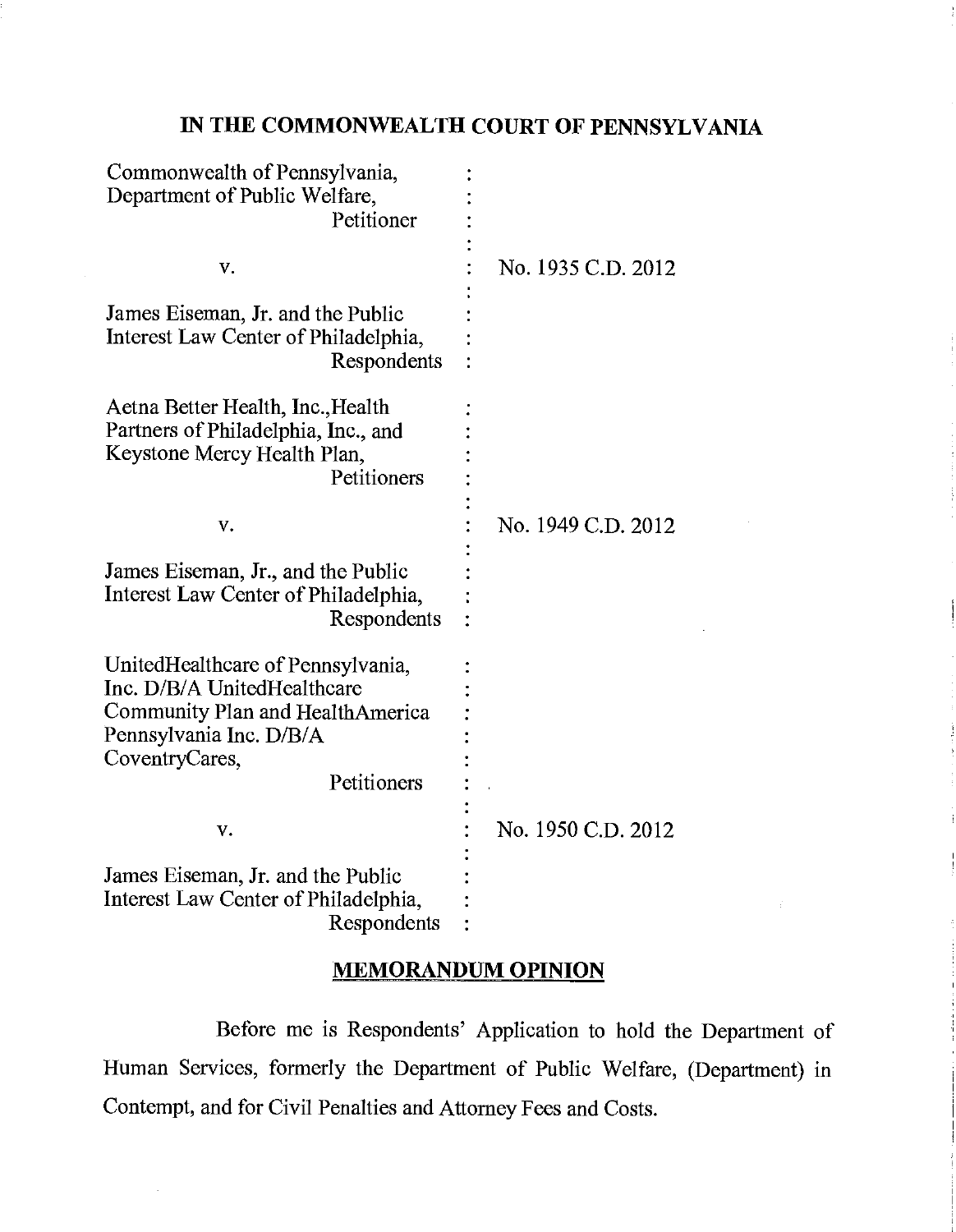#### Background

In 2012, Respondents James Eiseman, Jr., and the Public Interest Law Center of Philadelphia requested records from the Department under the Right -to-Know Law (RTKL)' related to its administration of the HealthChoices Program in the Southeast Zone. Specifically, Respondents sought rates paid by the Department to Managed Care Organizations  $(MCOs)^2$  and rates paid by the MCOs to subcontractors (MCO Rates). The Department denied access, in part based on the confidential proprietary exception in Section 708(b)(11) of the RTKL, 65 P.S. §67.708(b)(11). Respondents appealed to the Office of Open Records (OOR).

The MCOs participated in the appeal. After holding a hearing where it accepted expert testimony as to the alleged confidentiality of the rates at issue, OOR granted Respondents' appeal, ordering disclosure of existing records. The Department appealed to this Court, staying disclosure. This Court heard the matter en banc, and affirmed OOR in part, and reversed as to rates paid by the MCOs. We held the rates paid by the MCOs qualified for protection as confidential proprietary information. Respondents appealed to our Supreme Court.

The Supreme Court reversed our order in part, holding the term "financial record" encompassed all rates paid by MCOs to their subcontractors. As such, the rates were public records to which the confidential proprietary exception did not apply. See Section 708(c) of the RTKL, 65 P.S. §67.708(c). The Supreme

 $^{1}$  Act of February 14, 2008, P.L. 6, 65 P.S. § §67.101-67.3104.

 $2$  Aetna Better Health, Inc., HealthAmerica Pennsylvania,  $d/b/a$  CoventryCares, Health Partners of Philadelphia, Inc., Keystone Mercy Health Plan, and United Healthcare of Pennsylvania, Inc.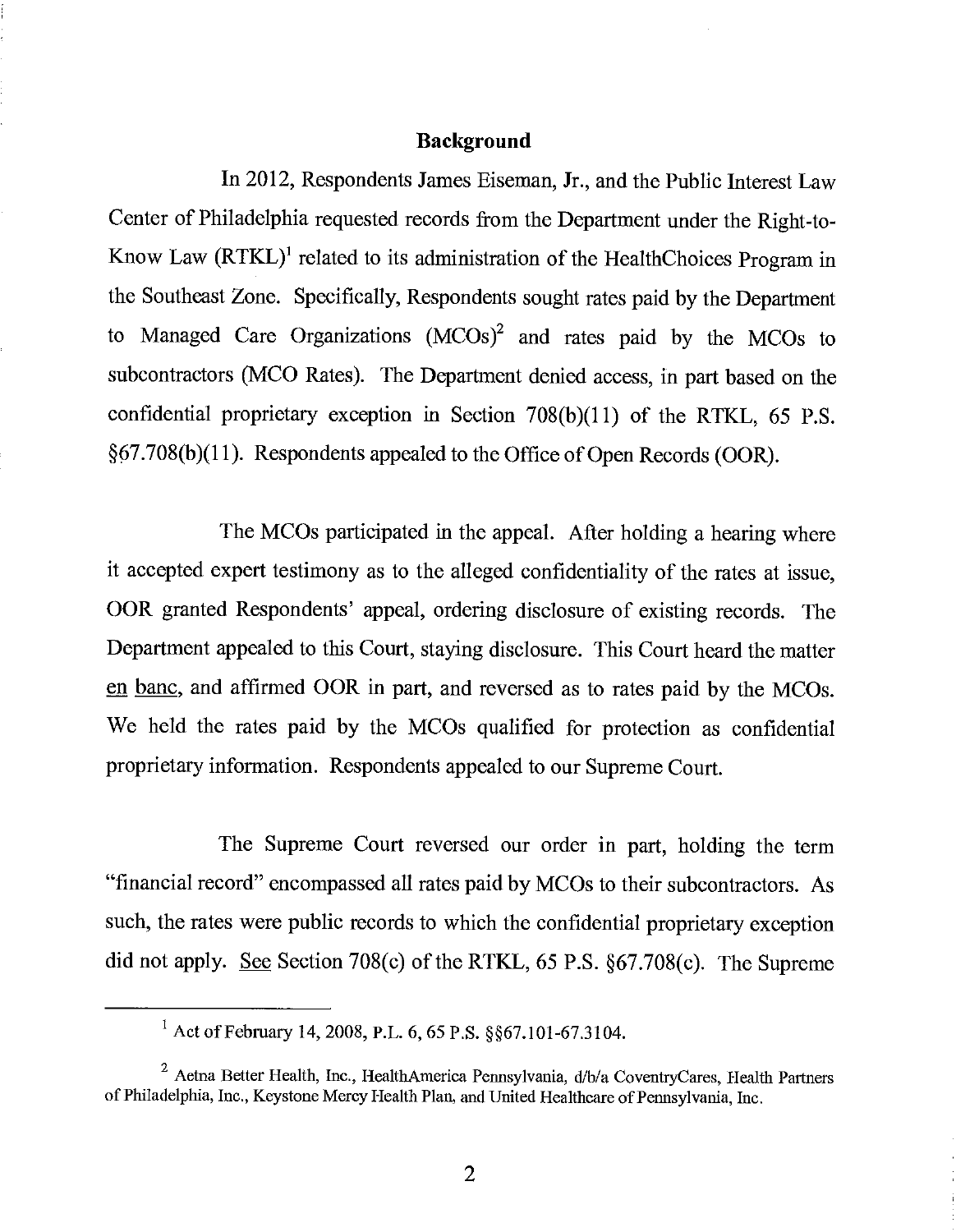Court remanded to this Court to address the matter consistent with its opinion. See Dep't of Pub. Welfare v. Eiseman, 125 A.3d 19 (Pa. 2015).

Pursuant to the remand, on February 3, 2016, this Court ordered disclosure of "the amounts paid by MCOs to provide dental services, for the period between January 1, 2008 through June 15, 2011, that were required to be submitted to and approved by [the Department]" within 60 days (Remand Order) $3$  (emphasis added). Thus, the Remand Order required disclosure by April 4, 2016.

This dispute arose because the rates paid by MCOs include not only rates paid to organizational subcontractors, (Dental Benefit Providers and DentaQuest) but also, in few cases, rates paid to providers. Dep't of Pub. Welfare v. Eiseman, 85 A.3d 1117, 1121 n.7 (Pa. Cmwlth. 2014), rev'd in part, 125 A.3d 19 (Pa. 2015) ("MCO Rates are comprised of the rates paid to [s]ubcontractors and rates paid directly by MCOs to providers."). Despite this Court's and the Supreme Court's treatment of the rates paid by MCOs collectively, the MCOs took the position that rates MCOs paid to providers directly were not subject to disclosure. The Department agreed. Although the Department disclosed rates<sup>4</sup> paid by MCOs to organizational subcontractors, it did not disclose rates paid by MCOs to providers by April 4.<sup>5</sup>

 $3$  Initially, we directed the parties to file a "joint" status report. However, the parties were unable to agree on the status of the dispute. Respondents maintained only an order effectuating the Supreme Court's opinion was necessary. The Department and MCOs argued there was a dispute as to whether rates paid to providers were public under the Supreme Court's holding; they requested additional briefing. This Court then issued the Remand Order to conclude the matter.

 $4$  Requesters accepted rates in affidavit form as opposed to contracts containing the rates. Requesters do not challenge the Department's form of disclosure. See Application at 2 n.2.

 $<sup>5</sup>$  In a companion case, the Supreme Court held rates paid by subcontractors to providers</sup> are not subject to the RTKL. Dental Benefit Providers, Inc. v. Eiseman, 124 A.3d 1214 (Pa. 2015).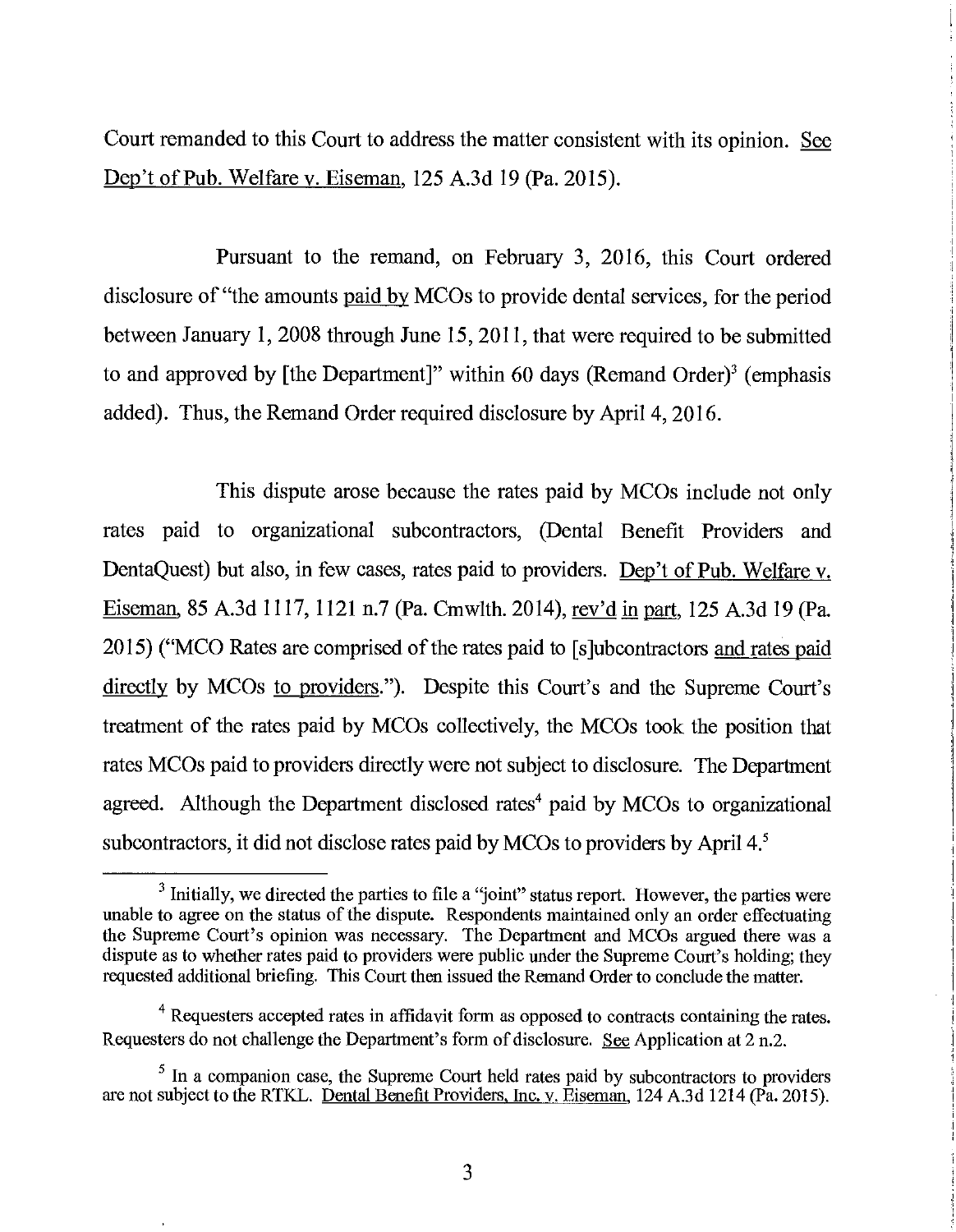Respondents' Application invokes the common law remedy of civil contempt and seeks statutory remedies for the Department's noncompliance with the Remand Order. On June 23, 2016, I conducted a hearing on the contempt aspect of the Application only.'

In lieu of testimony, Respondents submitted the attachments to the Application, which were received. The Department presented the testimony of Laurie Rock, the Bureau Director of the Bureau of Managed Care Operations for the Department. The MCOs presented the testimony of Allison Davenport, CEO of United Healthcare Community Plan of Pennsylvania, and Kearline Jones, Vice - President for Government Relations and Compliance Officer for HealthPartners. Relevant here, all of the witnesses credibly testified that the Department does not receive rates paid by MCOs, whether paid to subcontractors or paid to providers.

### Analysis

"The purpose of civil contempt is to compel performance of lawful orders[.]" Cecil Twp. v. Klements, 821 A.2d 670, 675 (Pa. Cmwlth. 2003). Respondents bear the burden of proving civil contempt "by [a] preponderance of the evidence that the [Department] is in noncompliance with a court order." Lachat v. Hinchcliffe, 769 A.2d 481, 488 (Pa. Super. 2001). However, "a mere showing of noncompliance with a court order ... is never sufficient alone to prove civil contempt." Id.; see also Habjan v. Habjan, 73 A.3d 630 (Pa. Super. 2013).

4

 $6$  At common law, a court may impose sanctions, if any, after an adjudication of contempt. Cleary v. Dep't of Transp., 919 A.2d 368 (Pa. Cmwlth. 2007). Here, Respondents also seek civil penalties and attorney fees under Sections 1304(b) -(c) and 1305(b) of the RTKL, 65 P.S. § §67.1304(b) -(c), 67.1305(b).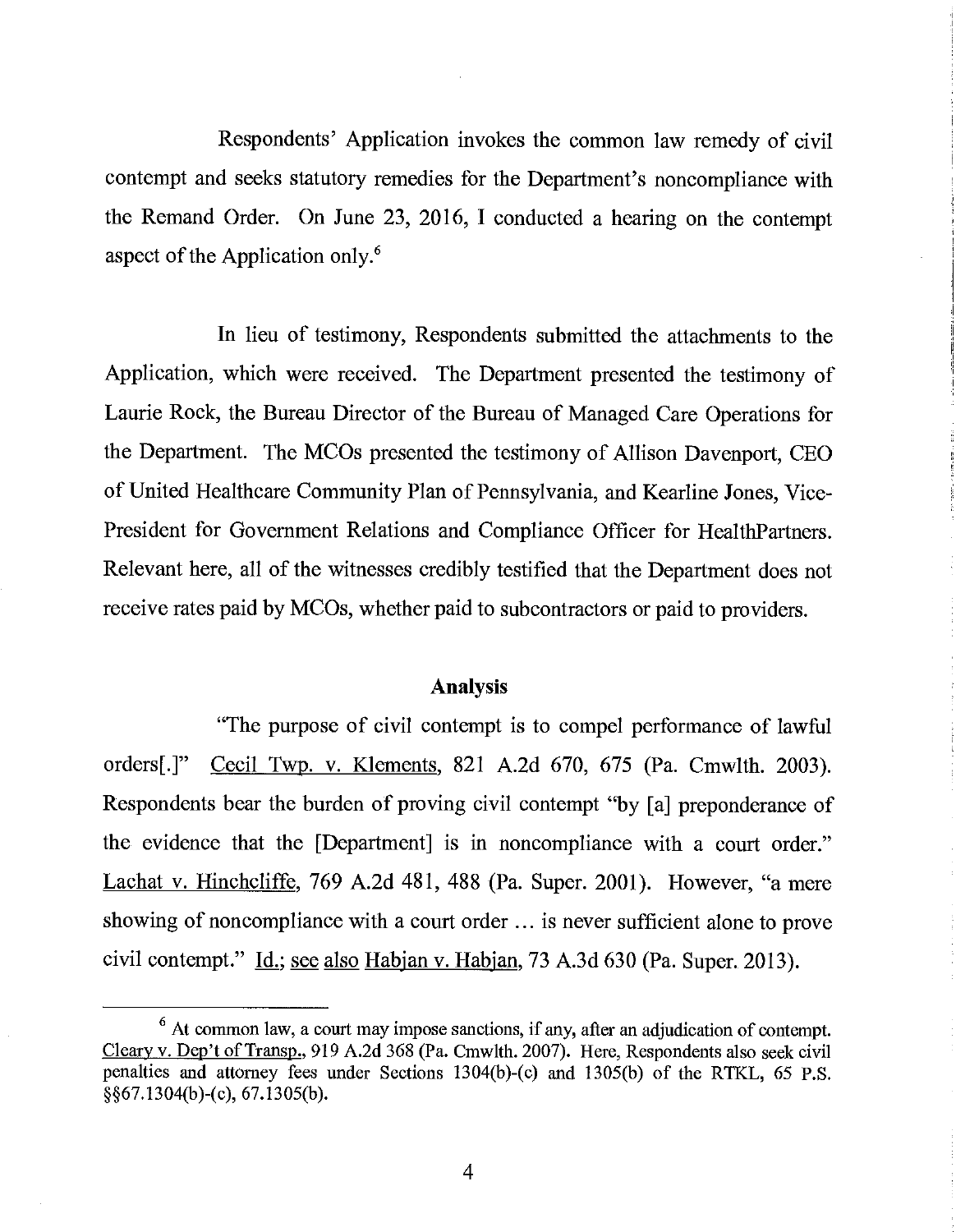"To sustain a finding of civil contempt, the complainant must prove certain distinct elements: (1) that the contemnor had notice of the specific order or decree which he is alleged to have disobeyed; (2) that the act constituting the contemnor's violation was volitional; and (3) that the contemnor acted with wrongful intent." West Pittston Borough v. LIW Invs., Inc., 119 A.3d 415, 421 (Pa. Cmwlth. 2015). If an alleged contemnor is unable to perform, and attempted to comply with the order in good faith, the purpose of civil contempt is eliminated. Dep't of Envtl. Res. v. Pa. Power Co., 337 A.2d 823 (Pa. 1975).

There is no dispute the Department had notice of the Remand Order. Further, the MCOs compiled all responsive records in sufficient time to comply. That the Department did not comply with the Remand Order is evident because it did not disclose only the rates paid by the MCOs when those amounts were paid to providers. Thus, we consider the Department's reason for noncompliance.

The Department claims it did not disclose all rates paid by MCOs because the language, "that were required to be submitted to and approved by" the Department rendered the Remand Order ambiguous. This contention lacks merit.

The Remand Order was clear and consistent with the Supreme Court's holding that the first level of payment by MCOs (Department  $\rightarrow$  MCO  $\rightarrow$ subcontractor) is public.<sup>7</sup> The Remand Order followed the Supreme Court's

<sup>&</sup>lt;sup>7</sup> This is in contrast to the payments twice removed from the Department (Department  $\rightarrow$ MCO  $\rightarrow$  subcontractor  $\rightarrow$  provider), which are not accessible. See Dental Benefit Providers v. Eiseman, 86 A.3d 932 (Pa. Cmwlth. 2014) (en banc), aff'd, 124 A.3d 1214 (Pa. 2015).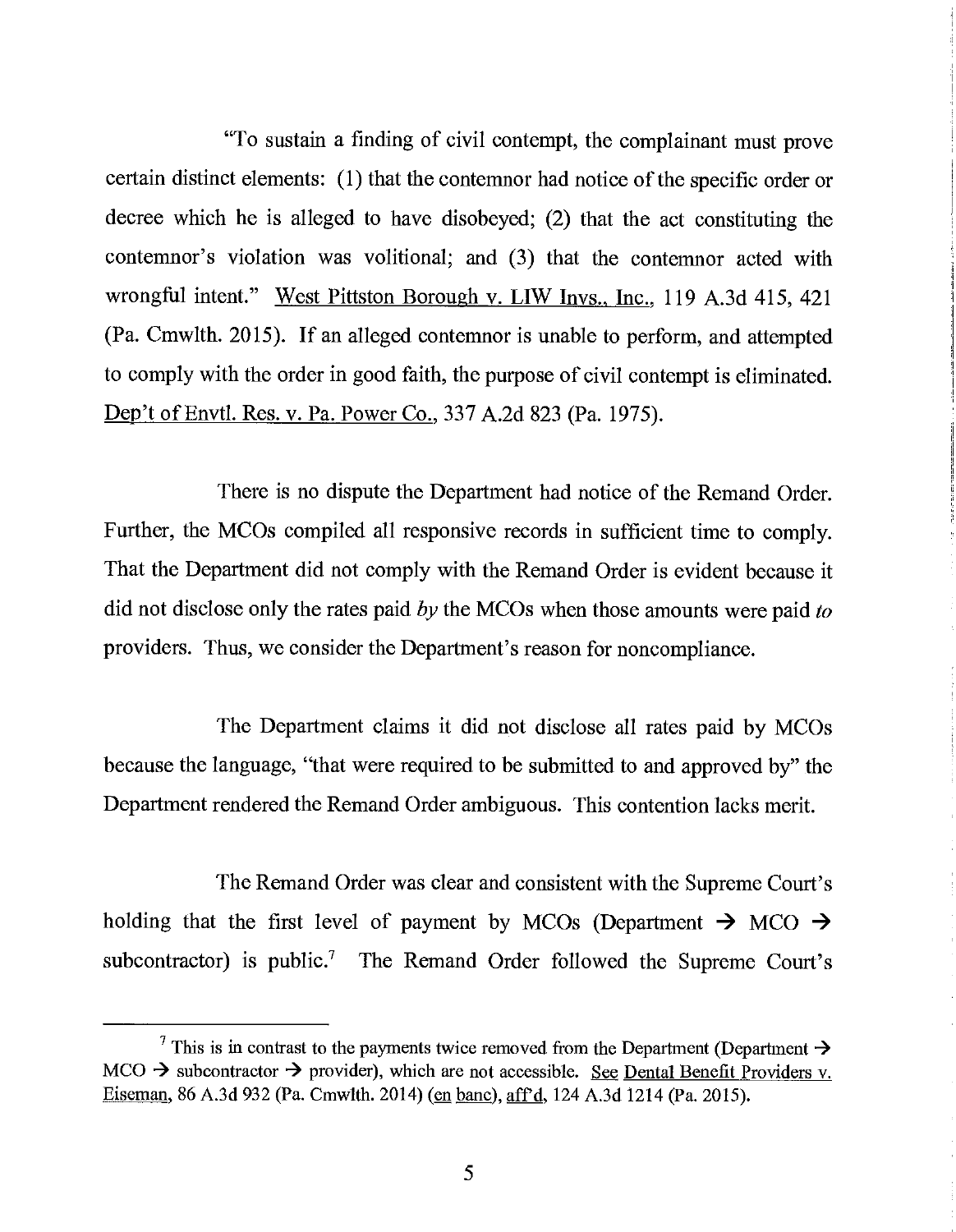reasoning that amounts paid by the MCOs to subcontractors that are in contracts required to be approved by the Department qualify as financial records dealing with the disbursement of public funds.

The Department construed the Remand Order to require disclosure of only a subset of the MCO Rates, those paid to subcontractors. With no legal or evidentiary basis, the Department withheld the rates paid directly to providers. During the hearing, neither the Department nor the MCOs showed any reason to differentiate between the rates paid by MCOs based on the recipient of the funds.

All of the witnesses' testified unequivocally: the Department and the MCOs treat MCO Rates the same, whether paid by MCOs to subcontractors, or paid by MCOs directly to providers. On cross -examination, the witnesses revealed neither subset of MCO Rates was ever submitted to the Department; rather, the Department accepts template contracts to assess compliance with delivery of services required under the HealthChoices Program. As the Court clarified, the content in the template contracts submitted to and approved by the Department amounts to approximately 95% of a final contract, without party names, signatures or rates.

That the Department accepts templates of agreements in lieu of executed contracts, containing rates, is irrelevant to this proceeding. The issue before the Court is simple: what records were provided, what records were not, and why not. The Department's reason for withholding a subset of MCO Rates, because the rates themselves are not submitted to the Department, appears more calculated

6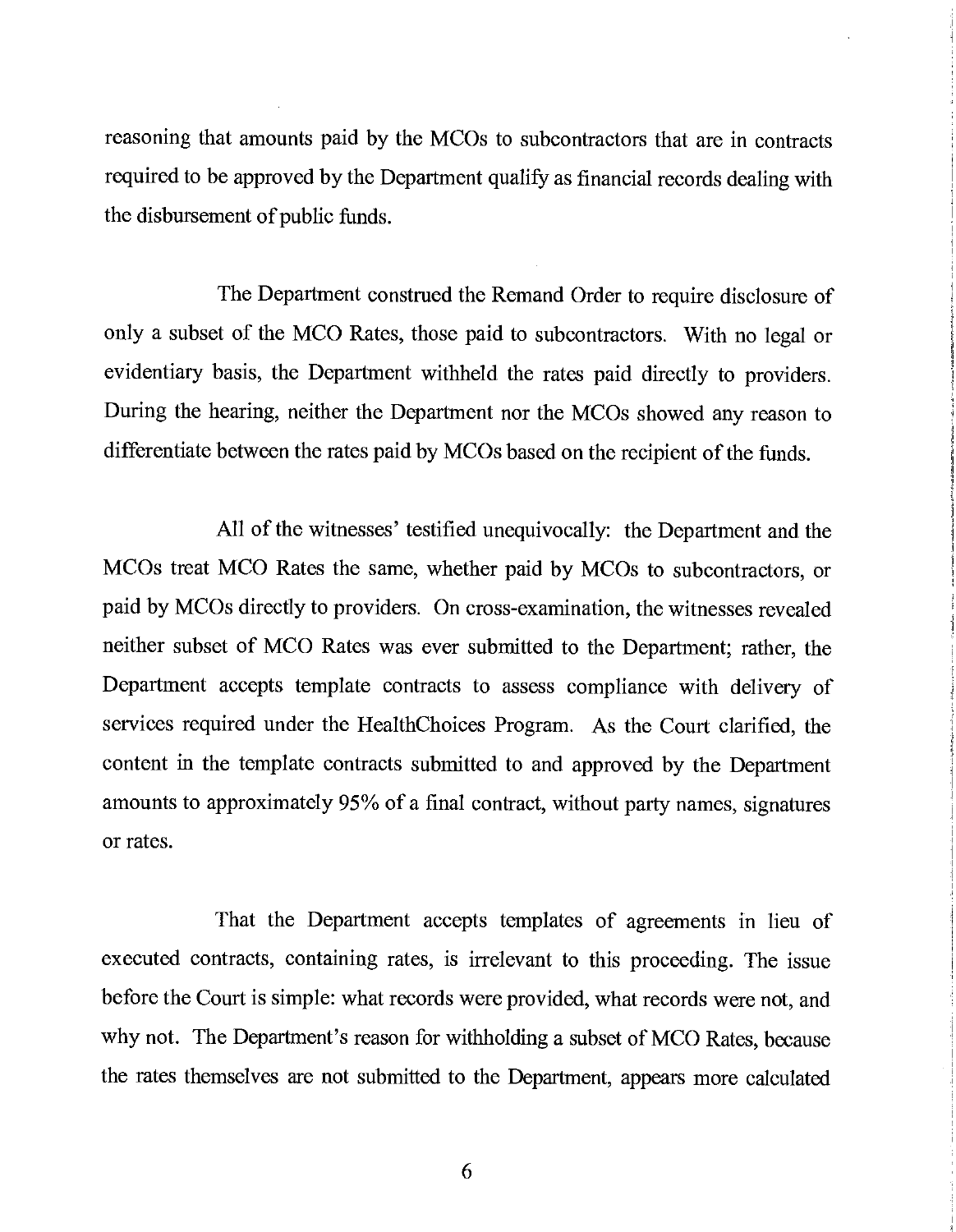than confused. Because none of the MCO Rates are submitted to and approved by the Department, this is not a rational basis to differentiate between rates paid to subcontractors (which have been disclosed) and rates paid directly to providers (which have not been disclosed).

During the hearing, the MCOs and the Department attempted to relitigate whether rates paid to providers are financial records. Essentially, they argued the rates themselves are not subject to disclosure because they are not submitted to or approved by the Department. Indeed, the Department disclaims possession. Our Supreme Court already rejected the Department's assertion that it does not possess the rates as "not well-taken" because neither the Department nor the MCOs raised this argument before reaching our highest court. Eiseman, 125 A.3d at 29.

To the extent the Department intended to prove a reason for carving out those few instances where MCOs pay the rates directly to providers, its opportunity to submit evidence was before the factfinder. Levy v. Senate of Pa., 94 A.3d 436 (Pa. Cmwlth. 2014). Neither the Department nor the MCOs point to any evidence submitted to support differentiation here.

I also decline the parties' invitation to delve into the details of the standard contract. Contract provisions, or the parties' construction of them, do not govern the public status of records. Tribune -Review Publ'g Co. v. Westmoreland Cnty. Housing Auth., 833 A.2d 112 (Pa. 2003). Likewise, the Department's practice of accepting template contracts as opposed to executed contracts containing the

7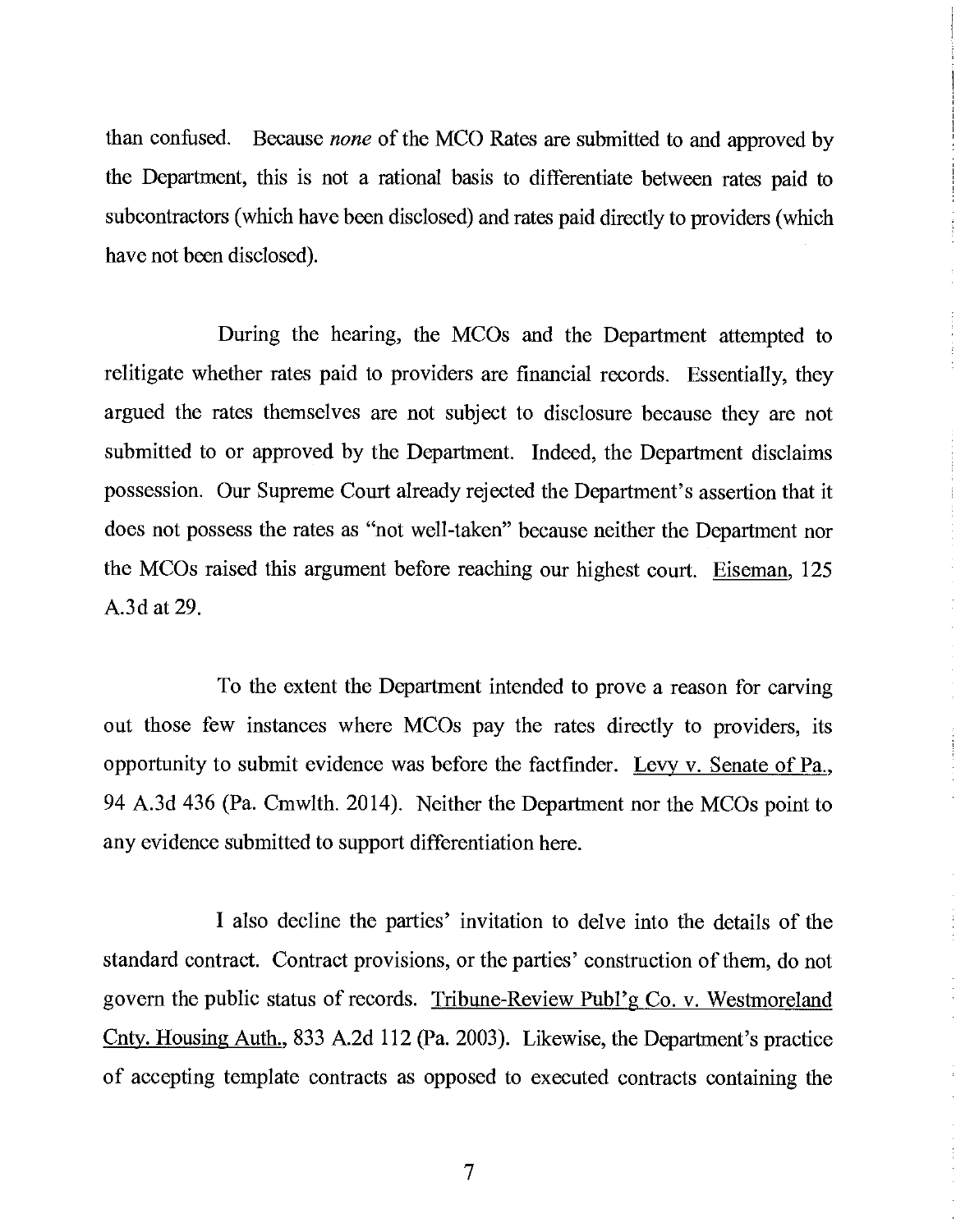rates does not undermine the public status of financial records like the rates at issue.

# Conclusion

In sum, the evidence reflects there are contract templates which are submitted to and approved by the Department that later contain the rates paid by MCOs directly to dental services providers. Further, there is no basis for differentiating between the rates paid by MCOs to subcontractors and the rates paid by MCOs directly to providers. Because the Department treats the rates the same, the Department did not have a good faith basis for withholding only those rates paid by MCOs directly to providers.

Accordingly, the Court enters the following civil contempt citation.